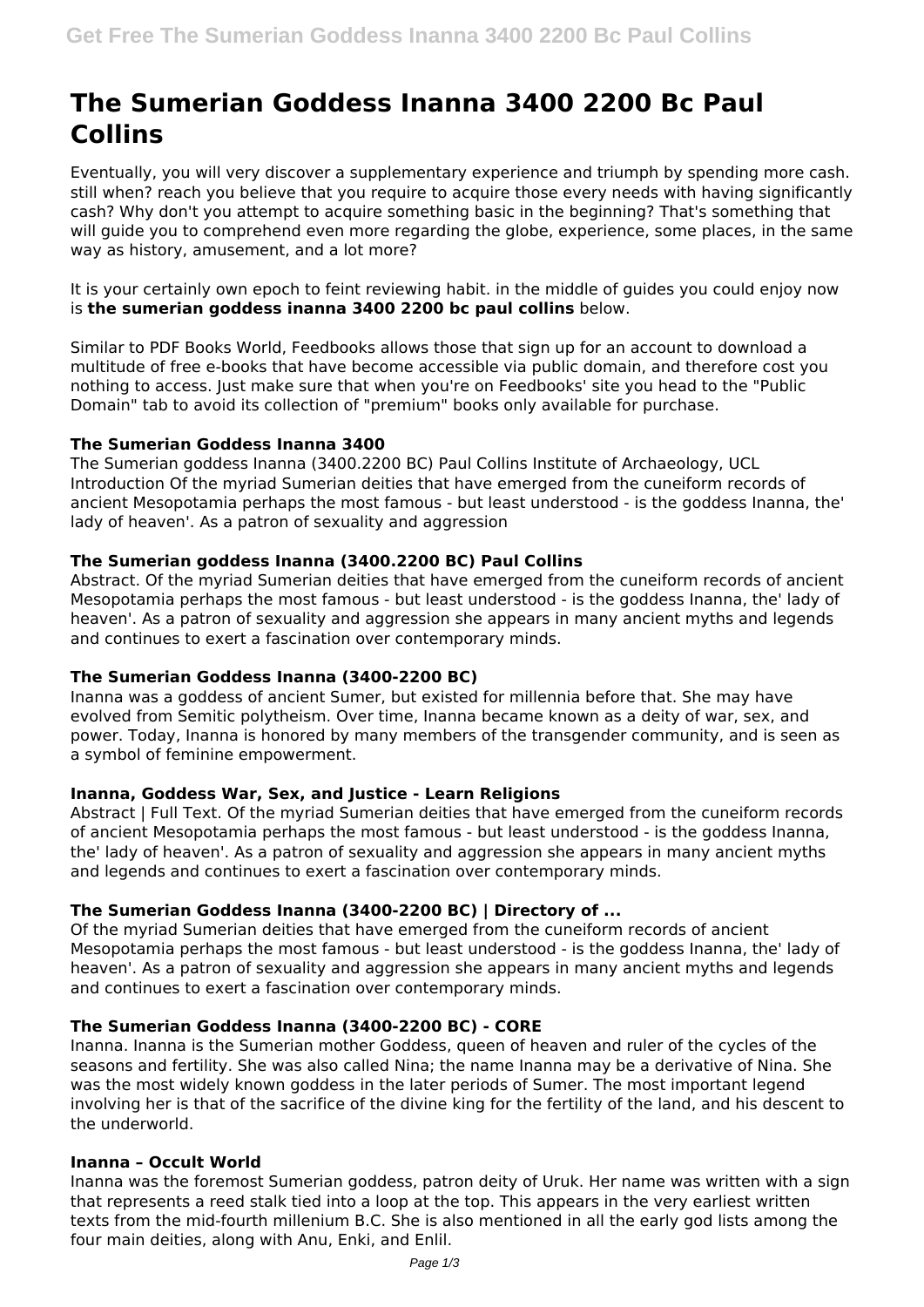### **Inanna - Ancient History Encyclopedia**

Inanna, slso known as Ishtar in Akkadian mythology, is a goddess associated with the morning and evening star, Venus. She is viewed as both an independent, powerful and sensual figure, but also as a young girl under patriarchal control. The goddess is also noted for her dual-nature – her feminine as well as masculine traits.

#### **Inanna - Sumerian Goddess of Fertility, Love, Sex and war ...**

Inanna is an ancient Mesopotamian goddess associated with love, beauty, sex, war, justice and political power. She was originally worshiped in Sumer and was later worshipped by the Akkadians, Babylonians, and Assyrians under the name Ishtar. She was known as the "Queen of Heaven" and was the patron goddess of the Eanna temple at the city of Uruk, which was her main cult center.

#### **Inanna - Wikipedia**

Sister of Inanna. Gula: Goddess of healing and patron of medicine. She helped breathe life into mankind after the Great Flood. Gula often appears as a woman with stars and her dog. Inanna: Goddess of love, war, and fertility. A personification of the morning and evening star. Also known as Ishtar. Ki: The Earliest Sumerian earth Goddesses.

#### **Sumerian Goddesses - The Goddess Guide**

Star of Ishtar. The Star of Ishtar or Star of Inanna is a symbol of the ancient Sumerian goddess Inanna and her East Semitic counterpart Ishtar. Alongside the lion, it was one of Ishtar's primary symbols. Because Ishtar was associated with the planet Venus, the star is also known as the Star of Venus .

#### **Star of Ishtar - Wikipedia**

Inanna is the goddess of love and is one of the Sumerian war deities: She stirs confusion and chaos against those who are disobedient to her, speeding carnage and inciting the devastating flood, clothed in terrifying radiance. It is her game to speed conflict and battle, untiring, strapping on her sandals.

## **Inanna | Religion-wiki | Fandom**

Inanna was the Sumerian goddess of love, beauty, and desire. The essence of our brand can be found in the feelings and the taste of every bite from our Gourmet Food. Our vision at Inanna Food is to create exquisite luxury sweets that are handmade by the finest confectioners who pour their love and passion into creating edible works of art.

#### **ABOUT US – INANNA FOOD**

The ritual of sacred marriage involved the re-enactment of the union of two deities, usually Inanna/Ishtar and Dumuzi/Tammuz. Thus, the priestess represented Inanna, the goddess of fertility and sexual love, while the king represented Dumuzi, on the eve of their union. J. Stuckey (2005) describes the ritual of the sacred marriage:

## **The 4,000-Year-Old Sumerian Love Poem and the Sacred ...**

She was, according to the Ancient History Encyclopedia, the most popular goddess in all of Mesopotamia, venerated "because of who she was" — i.e., cool, mean, and chaotically horny — "not what she had to offer." This seemed like the sort of energy I needed.

#### **I Think About This a Lot: Inanna, the Sumerian Goddess**

In this narrative, the goddess Inanna comes into conflict with a haughty mountain, Ebih. The mountain offends the deity by standing tall and refusing to bow low to her. Inanna seeks help from her...

## **Meet Enheduanna: Sumerian princess, priestess, and the ...**

NINSHAR - The Sumerian goddess of birth and stony ground who, with her brother Enshar, encircle the earth to create the horizon. NINSHUBUR - The Sumerian goddess of the east who was friend, confidant, defender, advisor and traveling companion to Inanna. Ninshubur plays a prominent role in many of the stories concerning Inanna.